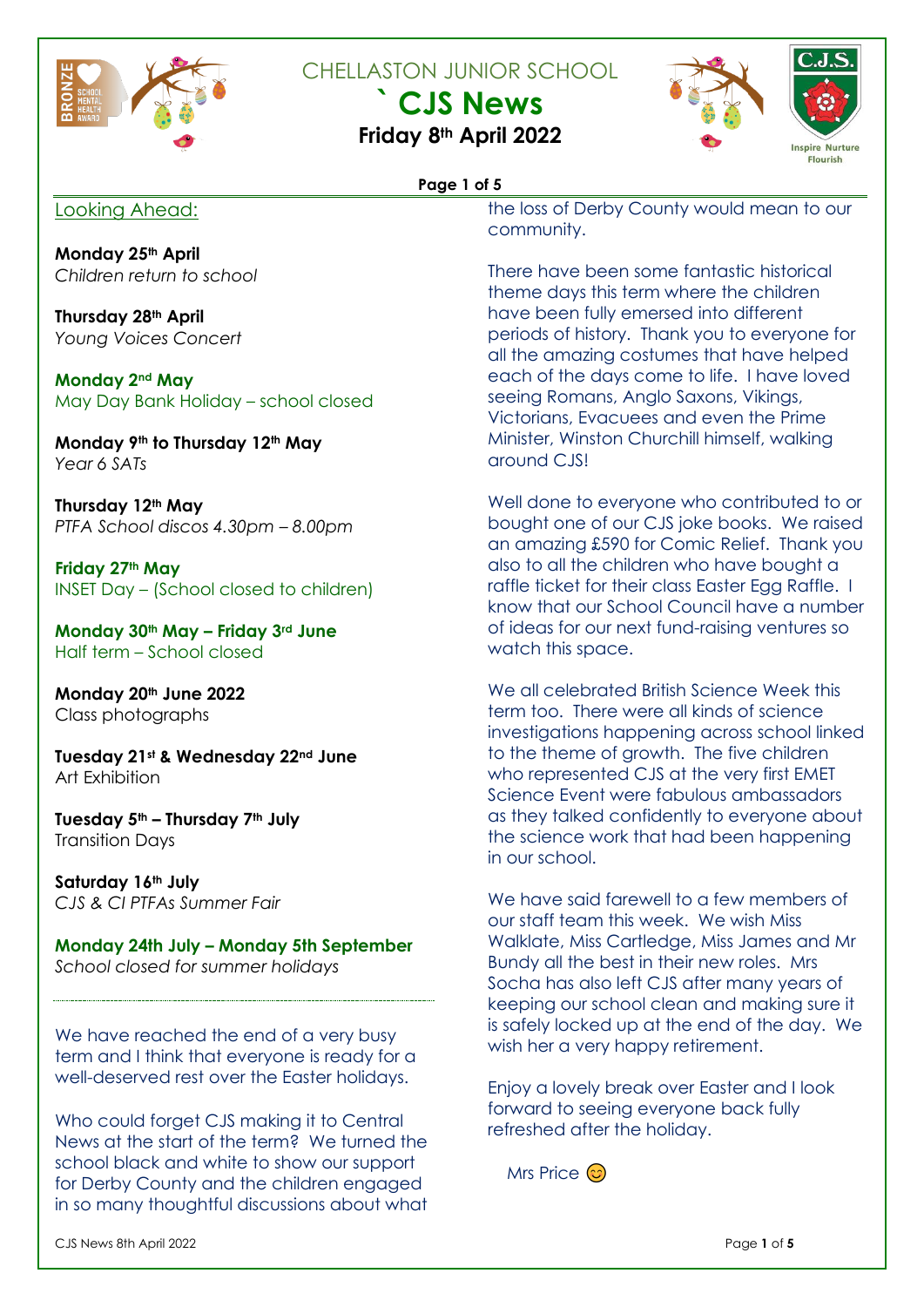

CHELLASTON JUNIOR SCHOOL

**` CJS News**



**Inspire Nurture Flourish** 

**Friday 8th April 2022**

#### **Page 2 of 5**

### **School and PE Uniform**

A reminder to all parents that children should attend school in the correct school or PE uniform every day.

The correct uniform is*:*

| <b>Basic items of clothing:</b>      | <b>Colour:</b>                                       |
|--------------------------------------|------------------------------------------------------|
| Jumper or Cardigan                   | <b>Bottle Green</b>                                  |
| Cardigan with/without school logo    | <b>Bottle Green</b>                                  |
| Polo shirt with/without school logo  | White                                                |
| Plain shirt or blouse                | White                                                |
| Plain school trousers or shorts      | Grey or black                                        |
| Plain pinafore dress, or plain skirt | Grey or black                                        |
| School-type summer dress             | <b>Green and white (Gingham)</b>                     |
| <b>Shoes</b>                         | Only <b>black</b> sensible school shoes NOT trainers |
| Socks/tights                         | • Plain socks in grey or black                       |
|                                      | · Tights in grey, black, cream, white or dark green  |

PE uniform should be **PLAIN** (or with school logo) there should be **no brand logos or slogans.** 



We have signed up to a new uniform supplier – Morleys Schoolwear who have assured us that they have stock always available. Uniform can be ordered online at <https://www.schoolwearsolutions.com/our-schools/chellaston-junior-school/>, or you can pop into the shop in Chaddesden if you need to try on before you buy. See the flier below for more information.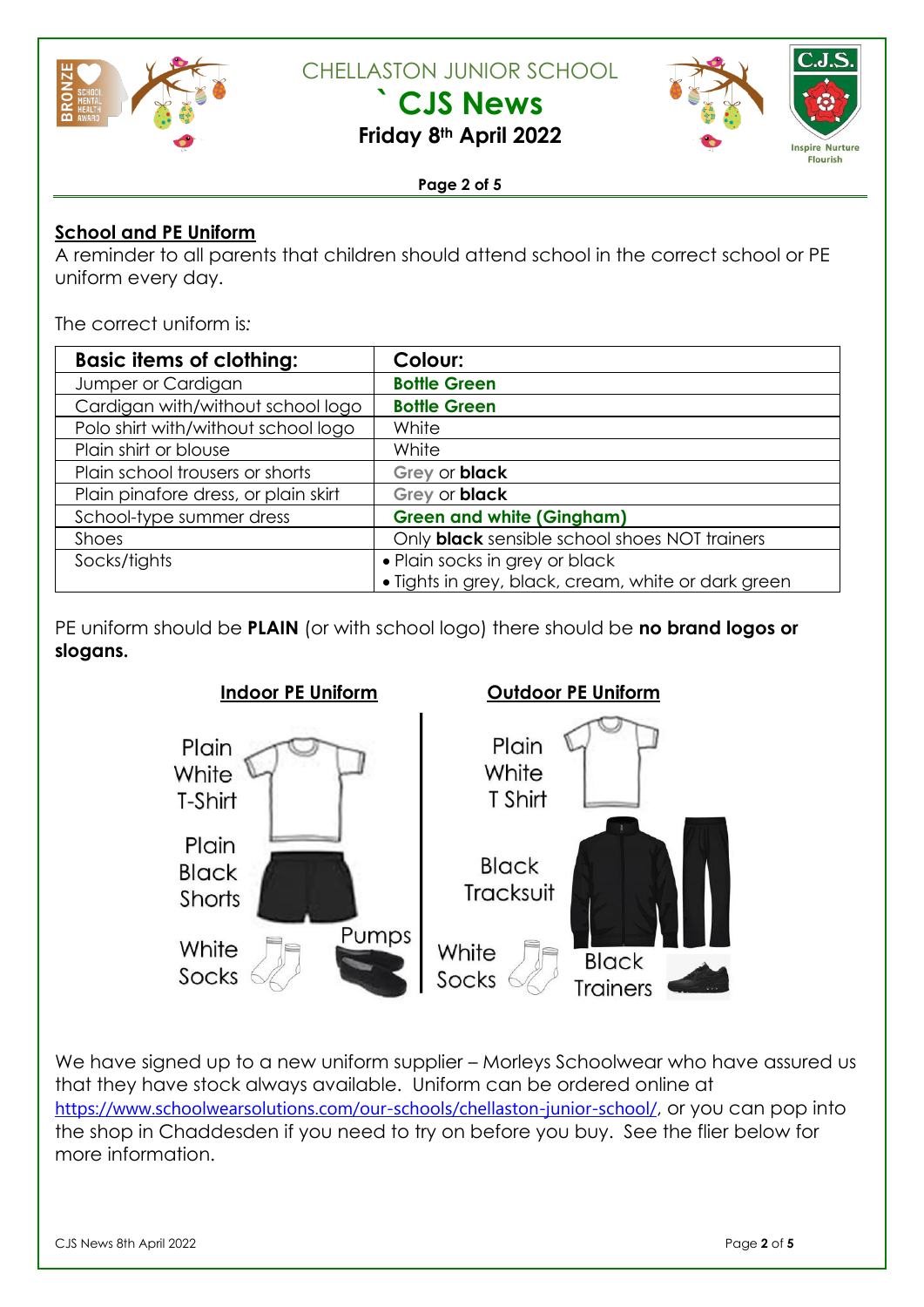

CHELLASTON JUNIOR SCHOOL

**` CJS News**





**Flourish** 

#### **Page 3 of 5**

## **Vacancies**

We have two teaching assistant positions advertised at the moment. Please follow the links to view all the details.

Scale 3 TA - East Midlands Education Trust - Vacancies [\(emet.eu.com\)](https://www.emet.eu.com/vacancies?pid=12&vacancyid=563)

Scale 4 TA - East Midlands Education Trust - Vacancies [\(emet.eu.com\)](https://www.emet.eu.com/vacancies?pid=12&vacancyid=564)

## **School Dinners**

A reminder to all parents that school meals should be paid for in advance. Payments can be made daily for 1 dinner at a time (£2.15), or can be for a week (£10.75), or a month (£43)– whatever suits you best, but it should be before the dinner is taken.

### **Dogs**

Please can we remind all families that the school grounds are a dog free area. Please stand outside the school gates if you have brought your dog with you.

Thank you.

### **PTFA Family Bingo Night**

A fun time was had by all who attended the PTFA family bingo. The night was a huge success, we raised **£378.00** for the school. Thanks to everyone for coming along & supporting us, we look forward seeing you at our next fundraiser, the Summer Fayre (see later in this newsletter for a flier about this).

### **School Discos**

The discos are coming back! There will be three discos being held on 12th May. Disco 1 and Disco 2 are for Years 3-5 and will be from 4.30pm-5.30pm and 5.45pm-6.45pm. Disco 3 is for Year 6 only and will be from 7.00pm-8.00pm. Tickets will be priced at £2.50 and will be available on ParentPay after the Easter Holiday so keep a look out as we expect them to sell like hot cakes!

### **Holiday Activities and Food (HAF) Programme**

[Here](https://www.derby.gov.uk/news/2022/april/easter-promise-holiday-activities-and-food-support) is a link provided by Derby City Council to take you to information about the Easter HAF programme for children eligible for Free School Meals.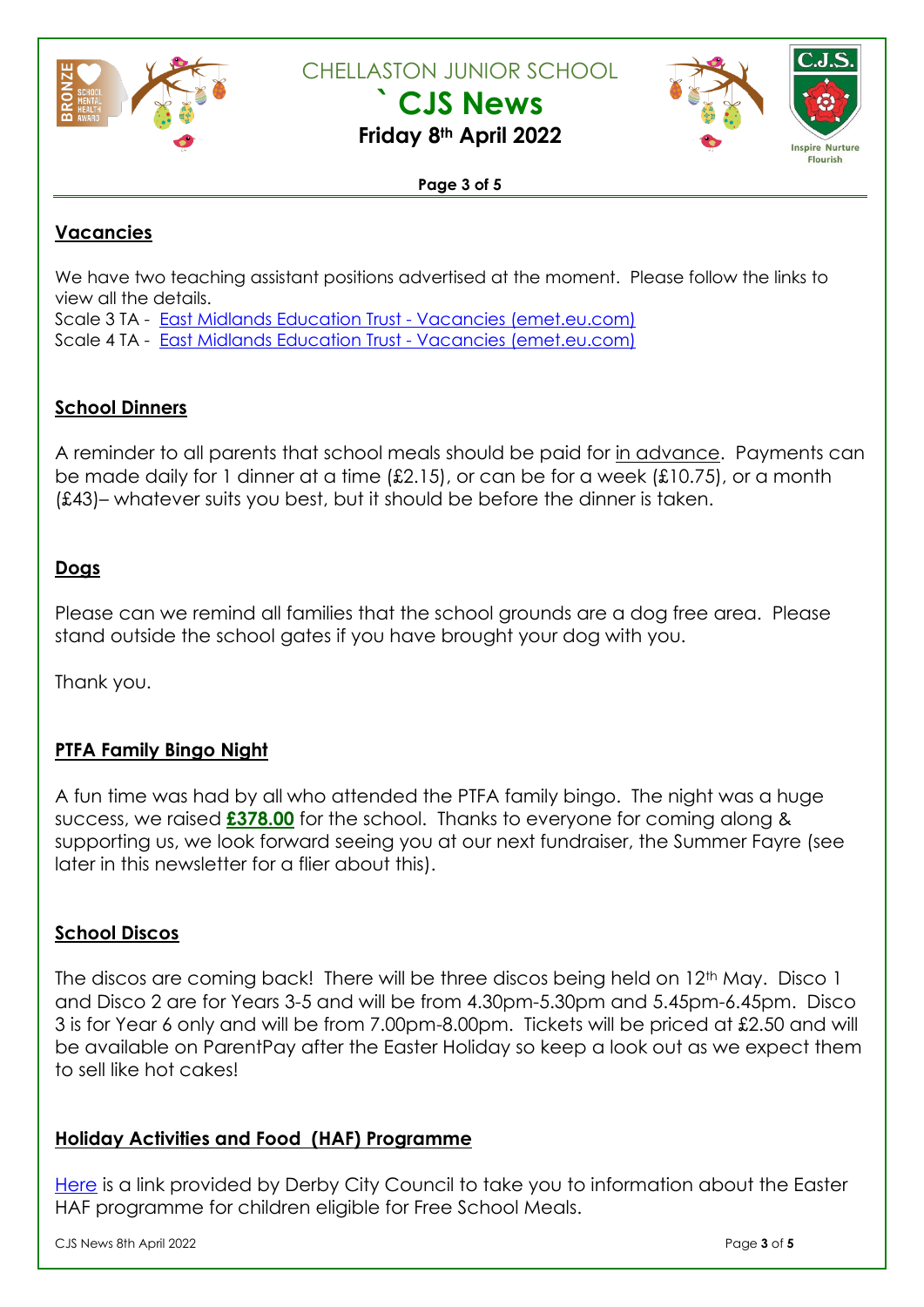